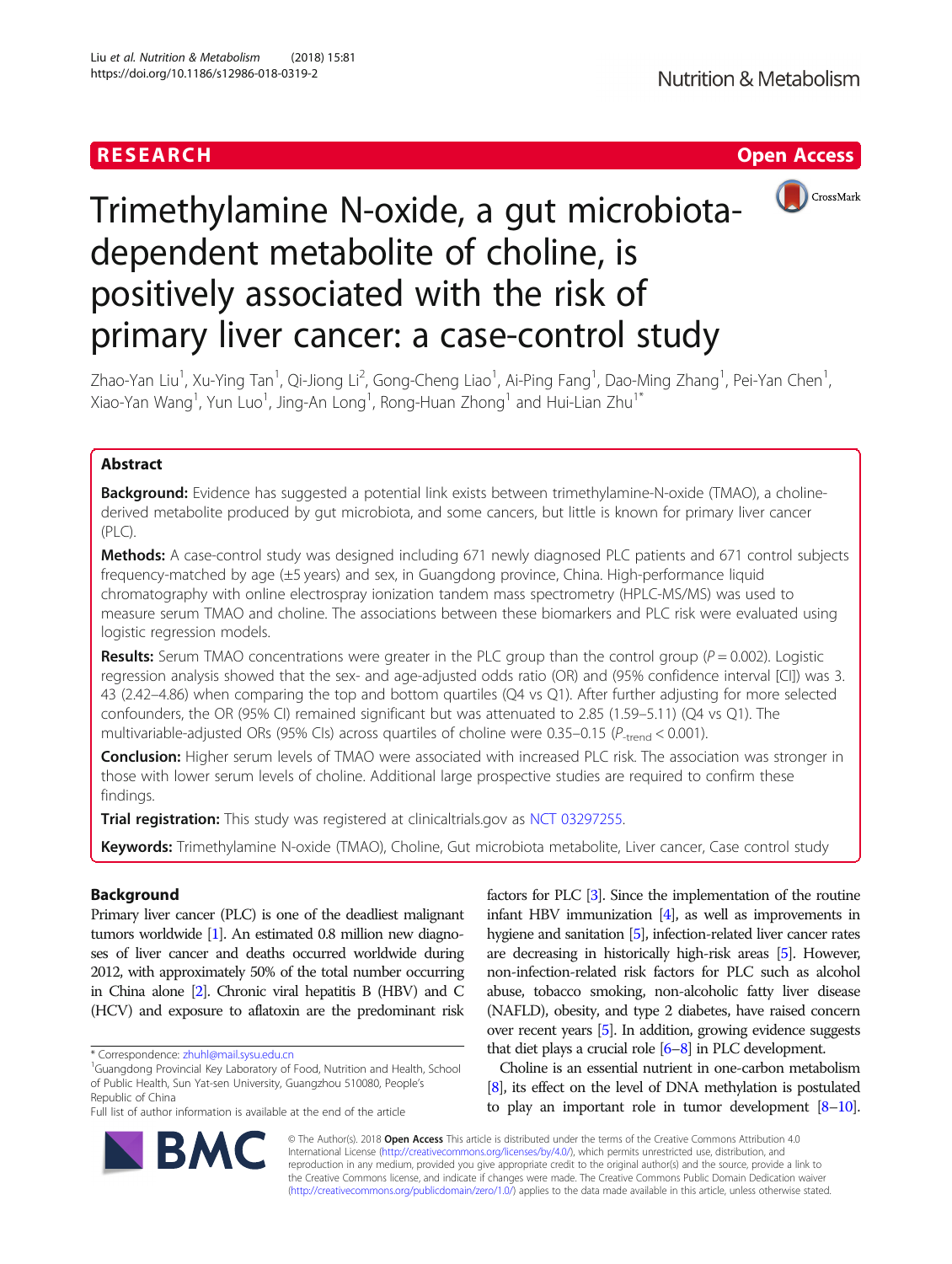Previous studies have shown that a deficiency in dietary choline may promote the development of liver cancer both in animals and humans [[11,](#page-7-0) [12\]](#page-7-0). Additionally, circulating choline was also found to be associated with liver cancer risk in a nested case-control study including 297 male liver cancer patients and 631 male matched controls [[13\]](#page-7-0).

Trimethylamine N-oxide (TMAO) is a gut microbiotadependent metabolite of choline that is formed in the liver by the hepatic enzyme flavin-containing monooxygenase-3 (FMO3) [\[14](#page-7-0)]. With the development of microbial metabolomics, investigators have demonstrated TMAO as a risk factor for many diseases [\[15](#page-7-0)] including cardiovascular disease [\[14](#page-7-0), [16,](#page-7-0) [17\]](#page-7-0), type 2 diabetes [\[18,](#page-7-0) [19](#page-7-0)] and chronic kidney disease [\[20](#page-7-0)]. All of these diseases may increase the risk of PLC [\[21](#page-8-0), [22\]](#page-8-0). Moreover, some recent studies suggest a link between TMAO and the risk of cancer development, especially colorectal cancer (CRC) [\[23](#page-8-0)–[25\]](#page-8-0). Sajin Bae et al. first reported that plasma TMAO was positively associated with rectal cancer in a nested case-control study including 835 matched case-control pairs [\[23](#page-8-0)]. Another study revealed a strong genetic link between CRC and TMAO using genome-wide systems analysis to construct chemical-gene, disease-gene, and proteinprotein interaction data from multiple large-scale data resources [[25\]](#page-8-0). Furthermore, through the use of systematic disease enrichment analysis, the study also demonstrated that TMAO may be related to other types of cancer, including liver cancer [\[25\]](#page-8-0). Since the generation of TMAO involves crosstalk between the gut and liver (dietary choline/betaine/L-carnitine  $\rightarrow$  trimethylamine formed in gut $\rightarrow$  TMAO formed in liver) [\[17](#page-7-0)], the link between TMAO and CRC suggests that TMAO may also be related to PLC. Although none of the existing studies have assessed the association between TMAO and liver cancer, our previous research demonstrated a significant positive association between serum TMAO and NAFLD [[26\]](#page-8-0). Since NAFLD is a well-established risk factor for PLC, the association supports a possible link between TMAO and PLC.

Collectively, we conducted a case-control study to investigate the association between serum TMAO, a gut microbiota-dependent metabolite of choline, and PLC risk in a large Chinese population.

#### Methods

#### Study population

A cross-sectional case-control study was conducted. Recruitment methods for PLC patients have been previously detailed. [[6](#page-7-0)] Newly diagnosed (within one month) adults with PLC from Sun Yat-sen University Cancer Center in the Guangdong province were consecutively enrolled between September 2013 and April 2017. All cases were diagnosed according to the National Comprehensive Cancer Network (NCCN) Clinical Practice Guidelines in Oncology: Hepatobiliary Cancers [\[27\]](#page-8-0). PLC patients were excluded if they (1) had no blood samples, (2) had a history of other cancers, or (3) had a history of stroke or chronic kidney

disease. Controls meeting the same inclusion and exclusion criteria, with the exception of liver cancer, were concurrently enrolled from local communities in the Guangdong province. A total of 671 eligible PLC patients and 671 controls, frequency-matched by age (±5 years) and sex, were included in the present analyses. Written informed consent was provided by all study participants, and the study protocol was approved by the Ethics Committee of the School of Public Health at Sun Yat-sen University.

## Data collection

Information on socio-demographic characteristics and lifestyle habits over the past year was obtained by well-trained research interviewers using a structured questionnaire. Household income was divided into three groups: ≤2000, 2001–6000, and > 6000 Yuan/month/person. Occupation was determined by labor intensity. Participants' marital status was determined as either married or not married. Education was grouped into three levels: primary school or below, secondary and high school, and college or above. Participants who smoked at least one cigarette per day or drank alcohol at least once a week continuously for at least six months in one's whole life, were defined as smokers or alcohol drinkers.

Anthropometric data including waist circumference (WC), height (m), and weight (kg) were obtained using standard procedures and measuring equipment. Body mass index (BMI; kg/ m2 ) was calculated. Blood pressure (BP) was measured using a calibrated sphygmomanometer (Hawksley, WA Baum Co, USA). Serostatus of hepatitis B surface antigen was determined by enzyme linked immunosorbent assay. Serum total cholesterol (TC) and triglycerides (TG) were analyzed using enzymatic colorimetric tests; the elective inhibition method was used to measure serum high-density lipoprotein cholesterol (HDL-C). Fasting blood glucose (FBG) was determined using the hexokinase method. All biochemical parameters were determined using commercially available kits on an automatic biochemistry analyzer (Advia1650 Autoanalyzer, Byer Diagnostics, Leverkusen, Germany). Metabolic syndrome (Mets) was diagnosed based on WC, BP, TG, HDL-C and FBG, according to International Diabetes Federation criteria [\[28\]](#page-8-0).

#### Laboratory analysis of serum TMAO and choline

Fasting serum samples were isolated and stored at − 80 °C until analysis. Serum TMAO and choline were assessed using high-performance liquid chromatography with online electrospray ionization tandem mass spectrometry (HPLC-MS/MS) (Agilent 6400 Series Triple Quad LCMS; CA, USA) [\[29](#page-8-0)], using multi-reaction monitoring (MRM) functions. 100 μl of acetonitrile containing 10 μM of internal standards [d9-TMAO (Toronto Research Chemicals Inc., Toronto, Canada), d9-choline (Sigma-Aldrich, St. Louis, USA)] was added to 60 μl of either the serum sample or standards. The samples were then centrifuged at 13,000×g for 10 min to precipitate the proteins. Finally,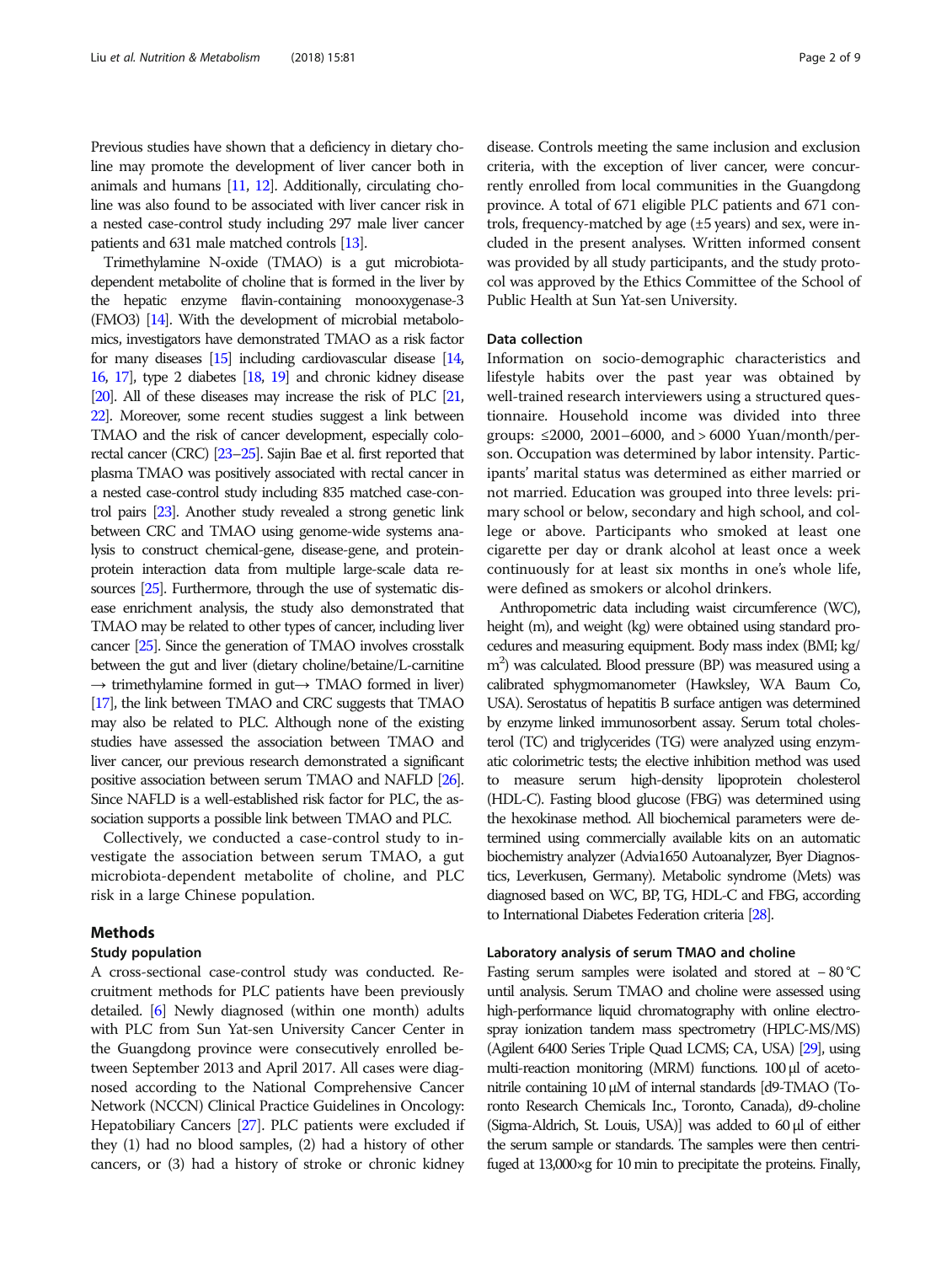the remaining supernatant was injected into a normal-phase silica column  $(2.1 \text{ mm} \times 100 \text{ mm}, 5 \mu M)$  and equilibrated with 30% solution A (15 mmol/L ammonium formate in water, pH 3.0) and 70% solution B (acetonitrile) under isocratic elution with a flow rate of 0.2 mL/min. Ten pairs of duplicate control samples were randomly interspersed to assess laboratory precision. The coefficients of variation for the between-run assays were 6.0 and 4.9% for TMAO and choline, respectively.

## Statistical analysis

Data were analyzed using SPSS version 20.0 for Windows (SPSS Inc., Chicago, IL, USA). P-values were based on two-tailed tests and  $P < 0.05$  was considered to be statistically significant.

All analyses included men and women combined, with the exception of analyses stratified by sex. Differences in socio-demographic characteristics, presence of Mets, serum TMAO, and choline concentrations between patients and controls were compared by t-test, chi-squared test, and Wilcoxon rank-sum test as appropriate. Serum TMAO and choline concentrations were grouped into quartiles (Q1–Q4) based on control subjects, and then the cutoffs were applied to the PLC patients. Logistic regression models were used to calculate odds ratios (ORs) and corresponding 95% confidence intervals (CIs) with the first quartile as the reference. The forward stepwise method was used to select variables included in the multivariable analyses, and only those that were statistically significant  $(P < 0.10)$  were included in the final models. Only age and sex were adjusted for in model 1. Further adjustments were made for BMI, household income, occupation, marital status, smoking status, alcohol use, presence of Mets, and HBV infection status in model 2. Linear trends across increasing quartiles were assessed by assigning quartiles as continuous variables in the regression models. To investigate possible associations between various joint effects of serum TMAO and choline with PLC risk, four groups were studied according to combinations of serum TMAO and choline that were stratified based on the study population medians. The group with low-TMAO and high-choline was considered as the reference group (group 1).

In stratified analyses, we divided serum TMAO and choline into quartiles and then combined the second and third quartiles into a middle 50% to examine whether associations between serum TMAO/choline and PLC risk were different in various subgroups (HBV-infected subjects vs non-HBV-infected subjects, alcohol drinkers vs non-alcohol drinkers, smokers vs non-smokers, men vs women, with Mets vs without Mets). Interactions were estimated via multiplicative interaction terms in the multivariate model 2.

## Results

## Basic characteristics

Basic characteristics of the 671 PLC patients and control pairs (569 male pairs and 102 female pairs) are presented in Table [1.](#page-3-0) The mean (±S.D.) age of PLC patients and non-PLC controls were  $58.6 \pm 7.6$  years and  $58.6 \pm 7.5$  years, respectively. Compared with controls, PLC patients were more likely to have a lower BMI, lower level of education, lower incidence of Mets, and higher household income. A significantly greater proportion of PLC patients had heavy intensity occupations, were married, were alcohol drinkers, and were infected with HBV  $(P < 0.05$  for all variables). No significant differences were observed in smoking status between patients and controls.

Compared with controls, PLC patients had significantly higher serum levels of TMAO (2.07 (1.32, 3.49) μmol/L vs 1.61 (0.87, 2.92)  $\mu$ mol/L)) and lower levels of choline (12.88 ± 4.53 μmol/L vs 17.33 ± 5.15 μmol/L). All P-values were < 0.05.

## Associations between serum TMAO, choline, and PLC risk Associations between serum TMAO, choline and PLC risk are shown in Table [2](#page-3-0). In the sex- and age-adjusted analysis, participants with higher serum TMAO had a significantly increased risk of PLC  $(P_{\text{-trend}} < 0.001)$ ; the OR (95% CI) was 3.43 (2.42–4.86) when comparing the top and bottom quartiles (Q4 vs Q1). After further adjusting for BMI, household income, occupation, marital status, smoking status, alcohol use, presence of Mets, and HBV infection status, the OR remained significant ( $P_{\text{-trend}} = 0.003$ ) but was attenuated to 2.85. An inverse association between serum choline and PLC risk was found. A higher serum concentration of choline was associated with a significantly lower risk of PLC  $(P_{\text{-trend}} <$ 0.001). The adjusted OR (95% CI) for Q4 vs Q1 was 0.15 (0.08–0.28) in the multivariate-adjusted model 2.

In the four combined groups analyses, median concentrations of the whole study population were 1.87 μmol/L and 13.91 μmol/L for TMAO and choline, respectively. Compared with group 1 (low-TMAO and high-choline), participants with unfavorable factors (high-TMAO, low-choline, or both) all had an increased risk of PLC, those with high-TMAO and low-choline had the highest risk of PLC, the multivariate-adjusted OR (95% CI) for group 4 vs group 1 was 6.06 (3.44–10.68). Data are shown in Fig. [1](#page-4-0).

#### Stratified analyses

In risk analyses stratified by HBV infection status, alcohol use, smoking, sex, and presence of Mets, positive associations between TMAO and PLC risk were found only among non-HBV-infected patients  $(P_{\text{-trend}} = 0.006)$ , non-drinkers  $(P_{\text{-trend}} = 0.001)$ , non-smokers  $(P_{\text{-trend}} = 0.001)$  and participants without Mets ( $P_{\text{-trend}} = 0.006$ ), but not among HBV-infected patients  $(P_{\text{-trend}} = 0.104)$ , alcohol drinkers  $(P_{\text{-trend}} = 0.092)$ , smokers ( $P_{\text{-trend}} = 0.418$ ) and participants with Mets ( $P_{\text{-trend}} =$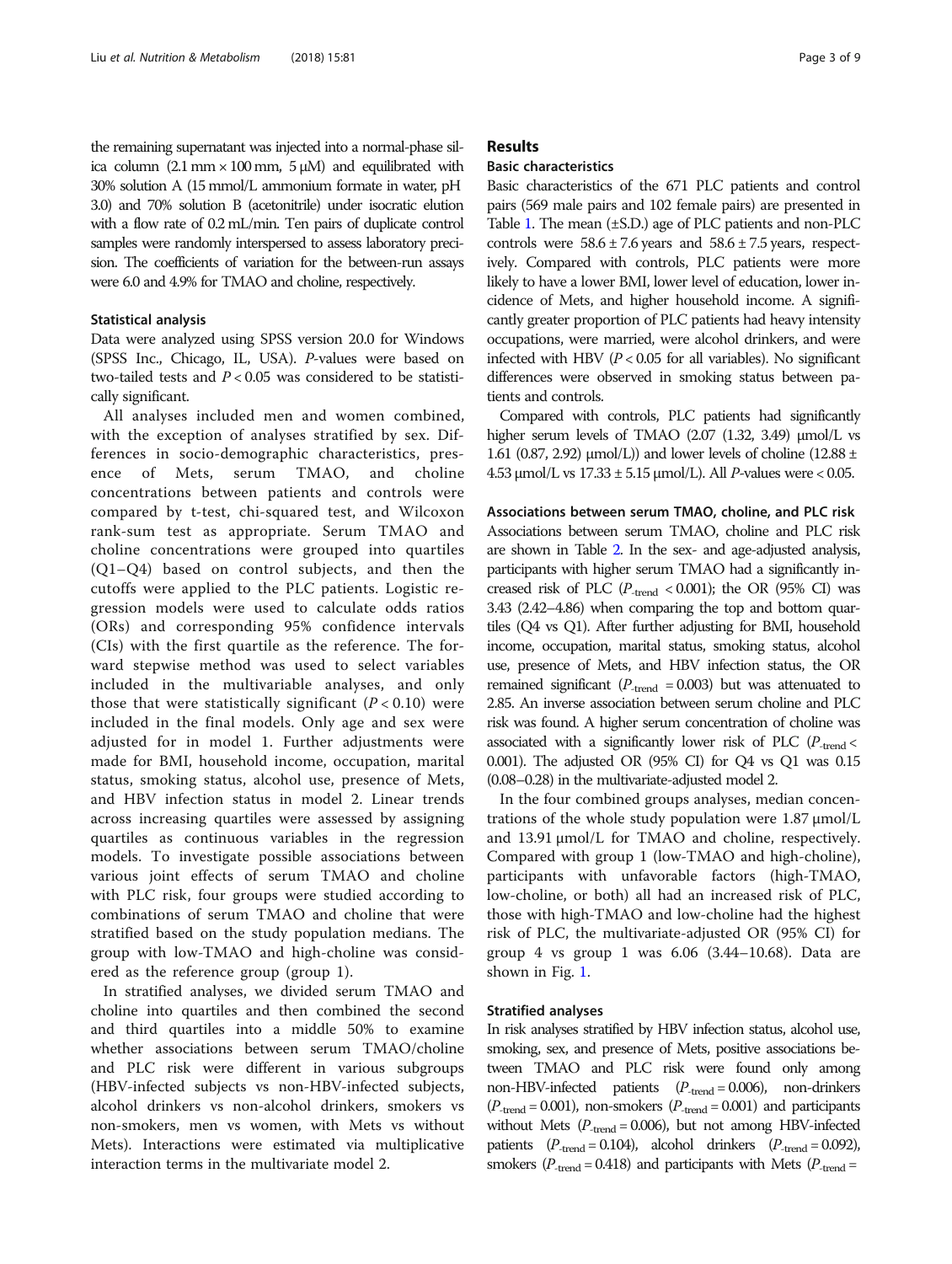| Variables                                   | PLC              | Controls         | $P$ value |
|---------------------------------------------|------------------|------------------|-----------|
| Age (years) <sup>a</sup>                    | $58.6 \pm 7.6$   | $58.6 \pm 7.5$   | 0.981     |
| Men, n (%)                                  | 569 (84.8)       | 569 (84.8)       |           |
| BMI (kg/m <sup>2</sup> ) <sup>a</sup>       | $22.8 \pm 3.1$   | $23.8 \pm 3.1$   | < 0.001   |
| Household income (Yuan/month/person), n (%) |                  |                  |           |
| $≤2000$                                     | 206 (30.7)       | 355 (52.9)       | < 0.001   |
| 2001-6000                                   | 410(61.1)        | 283 (42.2)       |           |
| >6000                                       | 55 (8.2)         | 33 (4.9)         |           |
| Occupation, n (%)                           |                  |                  |           |
| Light intensity of activity                 | 246 (36.7)       | 365 (54.4)       | < 0.001   |
| Moderate intensity of activity              | 209 (31.2)       | 193 (28.8)       |           |
| Heavy intensity of activity                 | 216 (32.2)       | 113 (16.8)       |           |
| Married, n (%)                              | 658 (98.1)       | 643 (95.8)       | 0.017     |
| Education level, n (%)                      |                  |                  |           |
| Primary school or below                     | 176 (26.2)       | 38(5.7)          | < 0.001   |
| Secondary & High school                     | 387 (57.7)       | 409 (61.0)       |           |
| College or above                            | 108(16.1)        | 224 (33.4)       |           |
| Smoker, n (%)                               | 302 (45.0)       | 272 (40.6)       | 0.098     |
| Alcohol drinker, n (%)                      | 186 (27.7)       | 85 (12.7)        | < 0.001   |
| HBV infection, n (%)                        | 582 (86.7)       | 60 (8.9)         | < 0.001   |
| Mets, $n$ (%)                               | 128 (19.1)       | 174 (25.9)       | 0.003     |
| Serum choline (µmol/L) <sup>a</sup>         | $12.88 \pm 4.53$ | $17.33 \pm 5.15$ | < 0.001   |
| Serum TMAO (µmol/L) b                       | 2.07 (1.32,3.49) | 1.61 (0.87,2.92) | 0.002     |

<span id="page-3-0"></span>Table 1 Comparison of selected characteristics between PLC cases and controls

Abbreviations: BMI = body mass index, PLC = primary liver cancer, HBV = hepatitis B virus, Mets = Metabolic syndrome, TMAO = trimethylamine N-oxide <sup>a</sup>Continuous values are mean  $\pm$  S.D.

<sup>b</sup>Value is median (IQR)

Table 2 Odds ratios (ORs) and 95% confidence intervals (CIs) of PLC according to quartiles of serum TMAO and choline levels among controls

|                     | Level (µmol/L) | n (Cases/Controls) | OR1 (95% CI) <sup>a</sup> | OR2 (95% CI) b      |
|---------------------|----------------|--------------------|---------------------------|---------------------|
| Serum TMAO          |                |                    |                           |                     |
| Q1                  | ≤0.87          | 66/168             | 1.00                      | 1.00                |
| Q2                  | $0.87 - 1.61$  | 167/168            | $2.53(1.77 - 3.61)$       | $2.41(1.32 - 4.40)$ |
| Q <sub>3</sub>      | $1.61 - 2.92$  | 213/168            | 3.23 (2.28-4.58)          | $2.91(1.62 - 5.23)$ |
| Q4                  | $\geq$ 2.92    | 225/167            | 3.43 (2.42-4.86)          | $2.85(1.59 - 5.11)$ |
| $P_{\text{-trend}}$ |                |                    | < 0.001                   | 0.003               |
| Serum choline       |                |                    |                           |                     |
| Q1                  | $\leq$ 13.27   | 425/167            | 1.00                      | 1.00                |
| Q2                  | 13.27-16.95    | 134/168            | $0.29(0.22 - 0.39)$       | $0.35(0.21 - 0.57)$ |
| Q <sub>3</sub>      | 16.95-21.03    | 68/168             | $0.15(0.11 - 0.21)$       | $0.22(0.12 - 0.38)$ |
| Q4                  | $\geq$ 21.03   | 44/168             | $0.09(0.06 - 0.14)$       | $0.15(0.08 - 0.28)$ |
| $P_{-trend}$        |                |                    | < 0.001                   | < 0.001             |

<sup>a</sup>Adjusted for age and sex

b<br><sup>B</sup>Further adjusted for BMI, household income, occupation, marital status, smoking status, alcohol use, presence of metabolic syndrome, and HBV infection status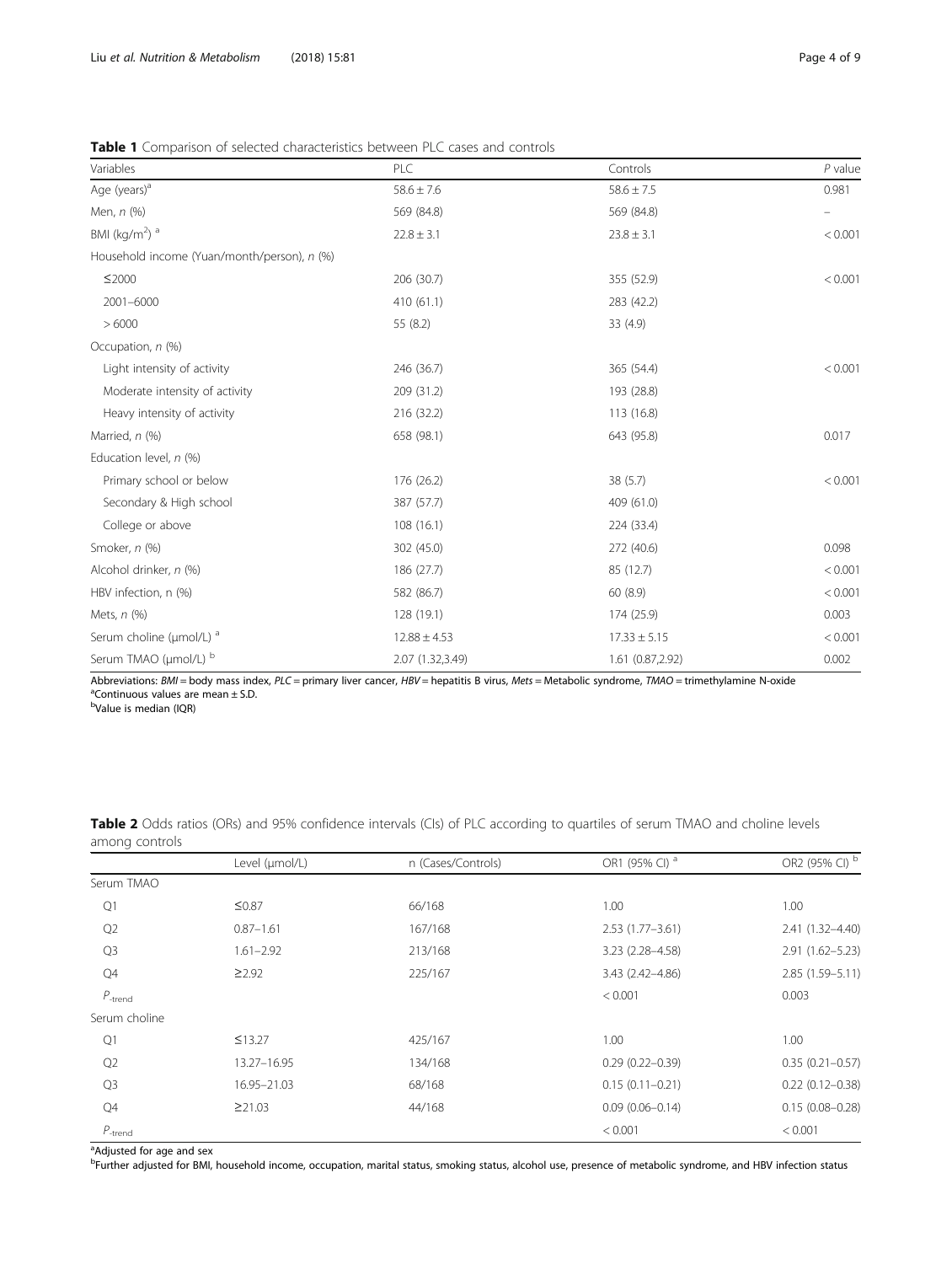<span id="page-4-0"></span>

0.095). However, the  $P_{\text{-interaction}}$  was only significant between

smokers and non-smokers ( $P_{\text{-interaction}} = 0.024$ ). The inverse associations of choline and PLC risk were not significantly modified, although stronger among non-smokers than smokers ( $P_{-trend}$  < 0.001,  $P_{-interation}$  = 0.001), and stronger among women than men  $(P_{\text{-trend}} <$ 0.001,  $P_{\text{-interaction}} = 0.008$ ). All of the stratified analyses are shown in Table [3.](#page-5-0)

### **Discussion**

#### Key findings

To the best of our knowledge, the present study is the first to report on associations between serum TMAO and PLC risk in humans. We found that serum TMAO, a gut flora metabolite of choline, was positively associated with the development of PLC, whereas its precursor choline was inversely associated with PLC risk.

## TMAO and PLC

In recent years, many studies have reported associations between TMAO and chronic diseases. In both animals and humans, harmful effects of TMAO have been related to cardiovascular diseases (atherosclerosis [[16,](#page-7-0) [17\]](#page-7-0), thrombosis [[30\]](#page-8-0), hypertension [[31\]](#page-8-0)), chronic kidney disease [\[20\]](#page-7-0), and NAFLD [\[26](#page-8-0)]. The contributions of TMAO in the development of these chronic diseases have brought attention to its potential role in carcinogenesis, as these diseases are all cancer risk factors. However, existing literature on associations between circulating TMAO and cancer is limited, and results have been inconclusive. Significant positive associations between TMAO and colorectal cancer were first reported in the Women's

Health Initiative Observational Study [\[23\]](#page-8-0). Liu et al. suggested a possible prognostic value of preoperative serum TMAO level in 108 colorectal cancer patients [[24\]](#page-8-0). Additionally, Oellgaard et al. reported TMAO as a promising potential therapeutic target for gastrointestinal cancer [\[32](#page-8-0)]. Interestingly, divergent results were reported in male participants in the alpha-tocopherol and beta-carotene study, in which the association between TMAO and prostate cancer was positive [[33\]](#page-8-0), but null between TMAO and colorectal cancer [\[34\]](#page-8-0).

Existing data on TMAO in relation to PLC risk is sparse. To our knowledge, the present study is the first to report on associations between serum TMAO and PLC risk in humans. Consistent with most of the previous findings, the present study found a significant association between serum TMAO and risk of PLC. We hypothesize two possible mechanisms. First, TMAO may contribute to liver injury by decreasing the total bile acid pool size and affecting hepatic TG levels [\[16\]](#page-7-0), which may lead to the development of PLC. Second, TMAO may be an indirect risk factor by participating in the etiology of several chronic diseases, including atherosclerosis [\[16,](#page-7-0) [17](#page-7-0)], thrombosis [\[30](#page-8-0)], hypertension [[31](#page-8-0)] and chronic kidney disease [\[20\]](#page-7-0), which are all potential risk factors for PLC.

However, it is hard to determine from current literature whether serum TMAO is a risk factor or rather a biomarker for PLC status. Increasing evidence suggests the bacterial microbiome plays a key role in promoting liver cancer through the intestinal microbiota–liver axis [\[35](#page-8-0)]. Given that TMAO is a gut flora-dependent metabolite, elevated circulating TMAO concentrations may simply be a biomarker of gut microbiota composition fluctuation in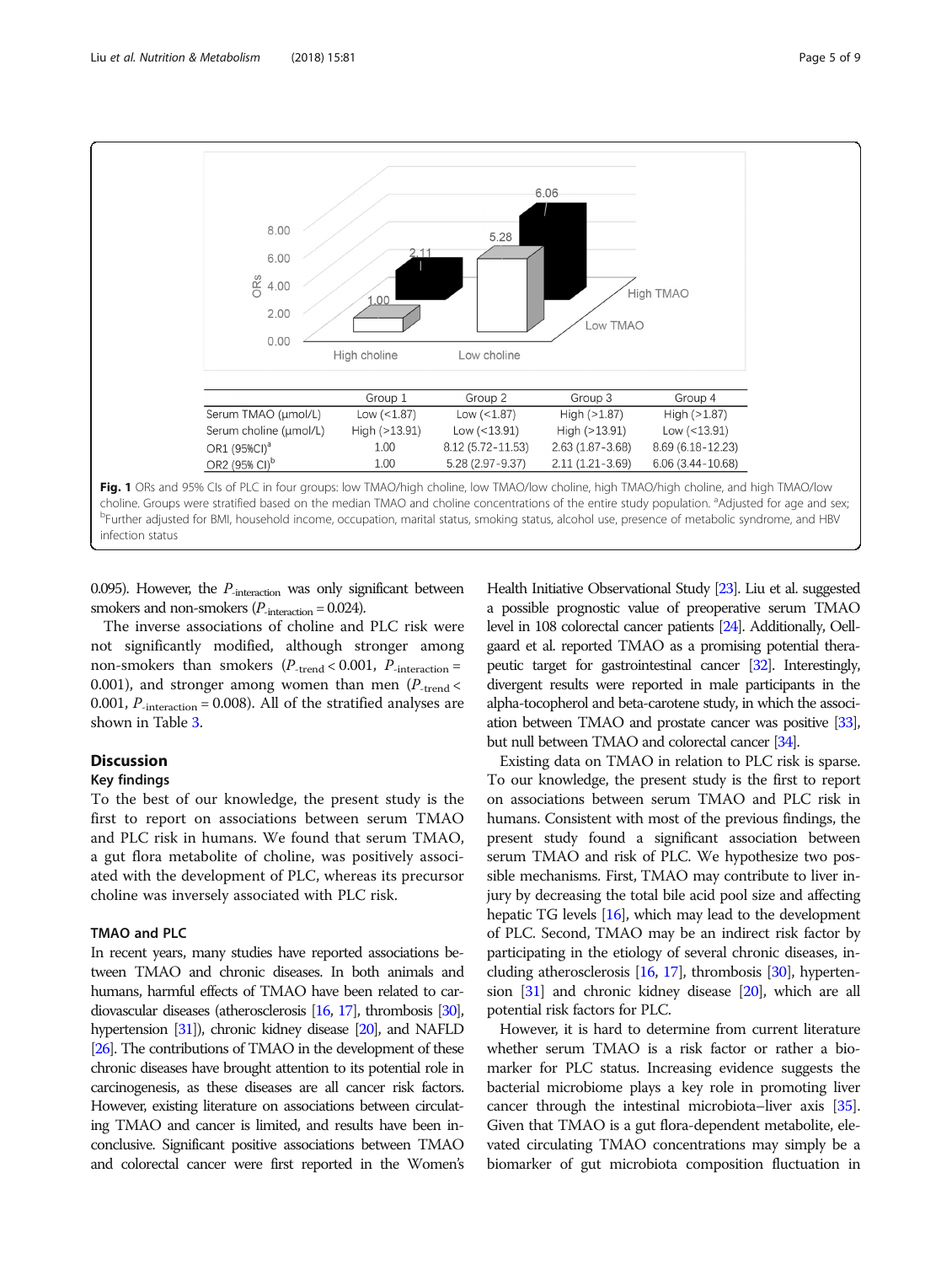## <span id="page-5-0"></span>Table 3 Associations between serum TMAO and choline levels with PLC risk stratified by selected factors

|                                 |                          | Q1      | Combined middle half | Q4                      | $P$ -trend | $P_{\text{-interactor}}$ |
|---------------------------------|--------------------------|---------|----------------------|-------------------------|------------|--------------------------|
| Serum TMAO                      |                          |         |                      |                         |            |                          |
| HBV infection <sup>b</sup>      |                          |         |                      |                         |            |                          |
| Yes                             | n (Cases/Controls)       | 76/15   | 333/30               | 173/15                  |            | 0.095                    |
|                                 | OR (95% CI) <sup>a</sup> | 1.00    | 1.83 (0.89-3.78)     | 2.07 (0.91-4.74)        | 0.104      |                          |
| No                              | n (Cases/Controls)       | 8/152   | 53/306               | 28/153                  |            |                          |
|                                 | OR (95% CI) <sup>a</sup> | 1.00    | 3.82 (1.63-8.94)     | 3.73 (1.50-9.30)        | 0.006      |                          |
| Alcohol usingb                  |                          |         |                      |                         |            |                          |
| Yes                             | n (Cases/Controls)       | 13/21   | 121/43               | 52/21                   |            | 0.777                    |
|                                 | OR (95% CI) <sup>a</sup> | 1.00    | 2.54 (0.74-8.68)     | 3.44 (0.88-13.54)       | 0.092      |                          |
| No                              | n (Cases/Controls)       | 51/145  | 274/295              | 160/146                 |            |                          |
|                                 | OR (95% CI) <sup>a</sup> | 1.00    | 3.10 (1.69-5.67)     | 3.57 (1.83-6.96)        | 0.001      |                          |
| Smokingb                        |                          |         |                      |                         |            |                          |
| Yes                             | n (Cases/Controls)       | 41/68   | 175/136              | 86/68                   |            | 0.024                    |
|                                 | OR (95% CI) <sup>a</sup> | 1.00    | 1.32 (0.59-2.94)     | $1.47(0.60 - 3.60)$     | 0.418      |                          |
| No                              | n (Cases/Controls)       | 30/99   | 209/200              | 130/100                 |            |                          |
|                                 | OR (95% CI) <sup>a</sup> | 1.00    | 3.92 (1.84-8.35)     | $4.88$ $(2.13 - 11.19)$ | 0.001      |                          |
| Sexb                            |                          |         |                      |                         |            |                          |
| Men                             | n (Cases/Controls)       | 74/140  | 312/287              | 183/142                 |            | 0.166                    |
|                                 | OR (95% CI) <sup>a</sup> | 1.00    | $2.04(1.16 - 3.60)$  | 2.28 (1.22-4.26)        | 0.016      |                          |
| Women                           | n (Cases/Controls)       | 7/25    | 52/52                | 43/25                   |            |                          |
|                                 | OR (95% CI) <sup>a</sup> | 1.00    | 1.79 (0.38-8.30)     | $5.23(1.05 - 26.10)$    | 0.021      |                          |
| Metabolic syndrome <sup>b</sup> |                          |         |                      |                         |            |                          |
| Yes                             | n (Cases/Controls)       | 14/43   | 75/88                | 39/43                   |            | 0.473                    |
|                                 | OR (95% CI) <sup>a</sup> | 1.00    | 3.04 (0.92-10.01)    | 3.45 (0.94-12.65)       | 0.095      |                          |
| No                              | n (Cases/Controls)       | 50/124  | 307/249              | 186/124                 |            |                          |
|                                 | OR (95% CI) <sup>a</sup> | 1.00    | 2.50 (1.35-4.62)     | 2.83 (1.44-5.59)        | 0.006      |                          |
| Serum Choline                   |                          |         |                      |                         |            |                          |
| HBV infection <sup>b</sup>      |                          |         |                      |                         |            |                          |
| Yes                             | n (Cases/Controls)       | 368/15  | 151/30               | 63/15                   |            | 0.121                    |
|                                 | OR (95% CI) <sup>a</sup> | 1.00    | $0.22(0.11 - 0.46)$  | $0.22$ (0.09-0.50)      | < 0.001    |                          |
| No                              | n (Cases/Controls)       | 52/152  | 33/306               | 4/153                   |            |                          |
|                                 | OR (95% CI) <sup>a</sup> | 1.00    | $0.24(0.14 - 0.43)$  | $0.05(0.02 - 0.16)$     | < 0.001    |                          |
| Alcohol usingb                  |                          |         |                      |                         |            |                          |
| Yes                             | n (Cases/Controls)       | 137/21  | 36/43                | 13/21                   |            | 0.145                    |
|                                 | OR (95% CI) <sup>a</sup> | 1.00    | $0.13(0.05 - 0.37)$  | $0.21(0.05 - 0.90)$     | 0.001      |                          |
| No                              | n (Cases/Controls)       | 304/146 | 154/294              | 27/146                  |            |                          |
|                                 | OR (95% CI) <sup>a</sup> | 1.00    | $0.34(0.21 - 0.56)$  | $0.13(0.06 - 0.27)$     | < 0.001    |                          |
| Smokingb                        |                          |         |                      |                         |            |                          |
| Yes                             | n (Cases/Controls)       | 200/68  | 69/136               | 33/68                   |            | 0.001                    |
|                                 | OR (95% CI) <sup>a</sup> | 1.00    | $0.16(0.08 - 0.34)$  | $0.21(0.08 - 0.53)$     | < 0.001    |                          |
| No                              | n (Cases/Controls)       | 228/98  | 123/201              | 18/100                  |            |                          |
|                                 | OR (95% CI) <sup>a</sup> | 1.00    | $0.37(0.21 - 0.64)$  | $0.12(0.05 - 0.27)$     | < 0.001    |                          |
| Sexb                            |                          |         |                      |                         |            |                          |
| Men                             | n (Cases/Controls)       | 361/141 | 161/286              | 47/142                  |            | 0.008                    |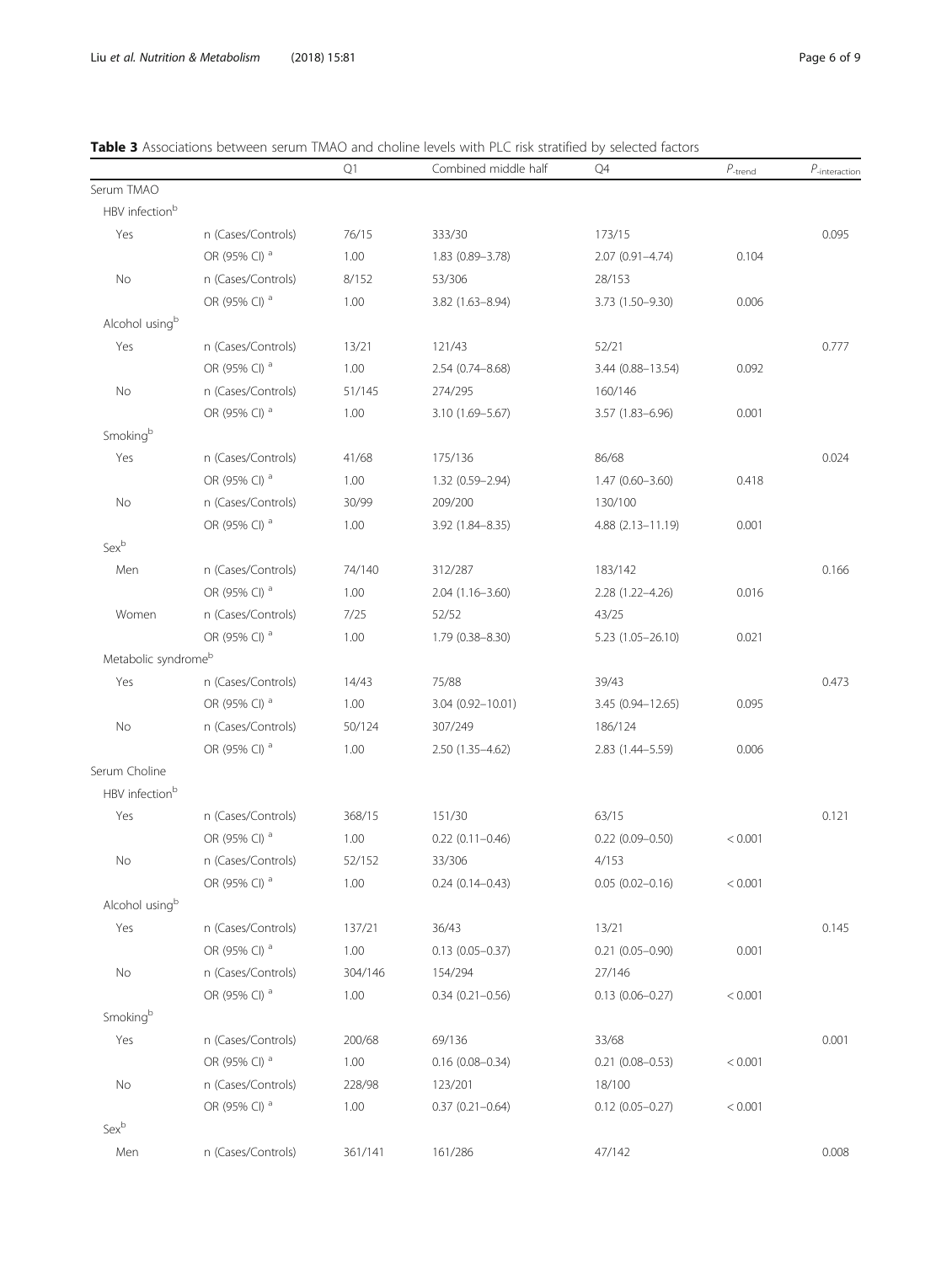Table 3 Associations between serum TMAO and choline levels with PLC risk stratified by selected factors (Continued)

|                                 |                          | Q <sub>1</sub> | Combined middle half | Q4                  | $P_{-trend}$ | $P_{\text{-interaction}}$ |
|---------------------------------|--------------------------|----------------|----------------------|---------------------|--------------|---------------------------|
|                                 | OR (95% CI) <sup>a</sup> | 00.1           | $0.23(0.14 - 0.38)$  | $0.20(0.10 - 0.38)$ | < 0.001      |                           |
| Women                           | n (Cases/Controls)       | 69/25          | 30/52                | 3/25                |              |                           |
|                                 | OR (95% CI) <sup>a</sup> | 1.00           | $0.34(0.11 - 1.10)$  | $0.01(0.00 - 0.08)$ | < 0.001      |                           |
| Metabolic syndrome <sup>b</sup> |                          |                |                      |                     |              |                           |
| Yes                             | n (Cases/Controls)       | 94/43          | 31/88                | 3/43                |              | 0.050                     |
|                                 | OR (95% CI) <sup>a</sup> | 1.00           | $0.09(0.03 - 0.26)$  | $0.01(0.00 - 0.10)$ | < 0.001      |                           |
| <b>No</b>                       | n (Cases/Controls)       | 329/124        | 169/249              | 45/124              |              |                           |
|                                 | OR (95% CI) <sup>a</sup> | 1.00           | $0.32(0.19 - 0.53)$  | $0.20(0.10 - 0.40)$ | < 0.001      |                           |

<sup>a</sup>Adjusted for age, sex, BMI, household income, occupation, marital status, smoking status, alcohol use, presence of metabolic syndrome, and HBV infection status<br>Pstratified factors were not included in the cerreconding m <sup>b</sup>Stratified factors were not included in the corresponding model

PLC patients. Limited by the case-control design, this study could not definitively conclude whether elevated serum TMAO was involved in liver carcinogenesis, or if liver cancer caused the elevation in serum TMAO. Rong Xu et al. previously revealed a link between TMAO and colorectal cancer using a genome-wide systems analysis, and suggested a potential genetic link with other cancers [\[25](#page-8-0)]. These connections could be used in future studies of TMAO to better understand its role in PLC.

In the stratified analysis, we noted that the positive association between serum TMAO and PLC risk became insignificant among the HBV-infected patients, alcohol drinkers, smokers and participants with Mets, although the P-interaction was only significant between smokers and non-smokers. A possible explanation would be that HBV, alcohol consumption, smoking and presence of Mets induced changes in gut flora composition and normal function [\[36](#page-8-0)–[38](#page-8-0)], which consequently affected the generation of TMAO. In addition, HBV infection, alcohol drinking, smoking and presence of Mets are well-established PLC risk factors [\[5](#page-7-0)], their effects on PLC were much greater than TMAO, which may cover the risk effect of TMAO on PLC.

#### Choline and PLC

The present study showed a robustly favorable relationship between serum choline and PLC. This was consistent with several previous studies [\[39](#page-8-0)–[43\]](#page-8-0) and with our previous case-control study, which reported an inverse association between dietary choline intake and PLC risk [[11\]](#page-7-0). To date, only one case-control study, including 297 male HCC patients and 631 male matched controls, has reported on the relationship between serum choline and HCC risk [\[13](#page-7-0)], in which the favorable role of choline was also found. There are at least two potential mechanisms to explain the inverse associations between high serum choline and decreased PLC risk. First, choline is an important methyl donor in one-carbon metabolism, which can affect DNA methylation levels. Methyl donor deficiency could impair DNA methylation and further

induce liver carcinogenesis [[8](#page-7-0), [44\]](#page-8-0). Animal models fed a choline-deficient diet have demonstrated an increased risk of liver cancer [\[44](#page-8-0), [45](#page-8-0)]. Second, choline is necessary for normal lipid and TG transport from the liver, while defective VLDL secretion and fat accumulation may cause chronic liver diseases such as NAFLD or liver cancer [\[26](#page-8-0)].

In this study, we noted that serum TMAO and its precursor choline had opposite associations with PLC risk. One of the most likely reasons is that choline is not the only precursor of TMAO. For example, L-carnitine, a nutrient rich in red meat, could also be metabolized to TMAO [[16\]](#page-7-0). In our previous study investigating the association of dietary choline intake and PLC risk, we found that red meat was an important source of dietary choline [[11](#page-7-0)], which implied high dietary L-carnitine intake of the participants.

#### Strengths and limitations

The present study had several strengths. First, this is the first study to report on associations between serum TMAO and PLC risk in humans. Moreover, the sample size (671 PLC patients and 671 matched controls) is relatively large, compared with the only existing serum choline and HCC risk case-control study (297 HCC patients and 631 matched controls) [\[13\]](#page-7-0). Second, only newly diagnosed PLC patients were included with comparable age- and sex-matched to minimize recall bias. Third, multiple confounding factors, including well-established risk factors for PLC, (i.e., HBV infection, alcohol use, smoking) were included in the analyses to reduce residual confounding.

However, several limitations warrant consideration. First, the blood samples were collected at the time point when the participants were diagnosed, a single measurement may not fully reflect the body's long-term concentrations of choline or its metabolite TMAO. We cannot exclude the possibility that the development of PLC may itself affect concentrations of serum choline and TMAO, even though we recruited only newly diagnosed patients and conducted blood collection as soon as possible. Second, limited by the case-control design,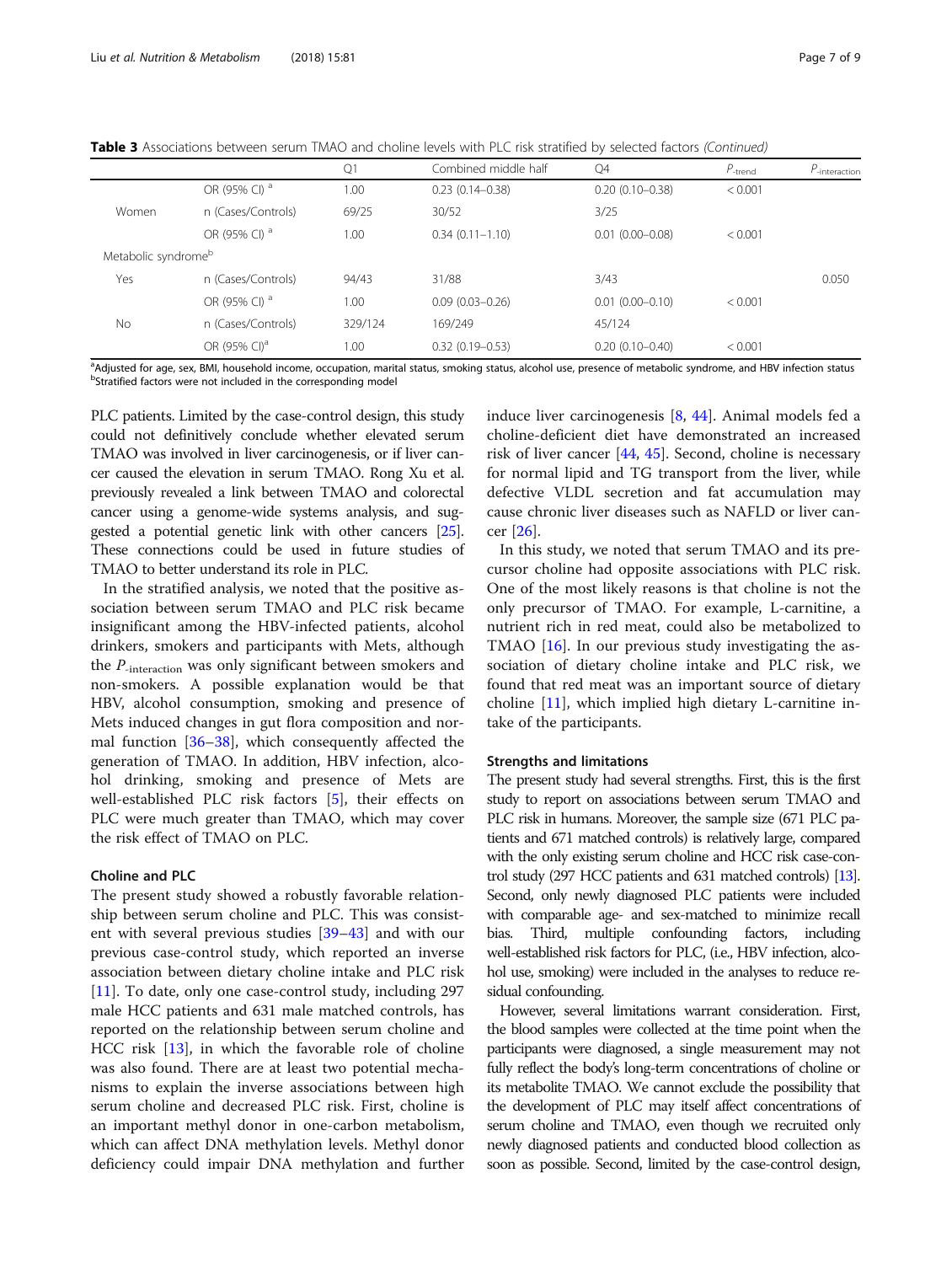<span id="page-7-0"></span>this study could not definitively conclude whether elevated serum TMAO was involved in the liver carcinogenesis, or if liver cancer caused the serum TMAO elevations. More prospective studies are needed to verify the causality between TMAO and PLC. Third, despite the relatively large numbers of participants in the present study, sample size may have played a role in the questionably strong associations seen in women participants, considering the much smaller female sample size. Since liver cancer is much more common in men than in women [2], it was difficult to recruit an equal number of female PLC patients in the present study. Thus, the results from women should be interpreted with caution and need to be confirmed by studies with larger female sample sizes.

## Conclusions

In conclusion, the present study revealed opposing associations between serum trimethylamine N-oxide (adverse) and its precursor choline (inverse) with the risk of PLC. We suggest that higher TMAO concentrations are associated with increased risk of PLC, while higher serum choline levels are associated with reduced risk of PLC. However, these results should be interpreted with caution and should be confirmed by large prospective studies in the future.

#### Abbreviations

BMI: Body mass index; BP: Blood pressure; CI: Confidence interval; CRC: Colorectal cancer; FBG: Fasting blood glucose; FMO3: Flavin-containing monooxygenase-3; HDL-C: High-density lipoprotein cholesterol; Mets: Metabolic syndrome; NAFLD: Non-alcoholic fatty liver disease; OR: Odds ratio; PLC: Primary liver cancer; TC: total cholesterol; TG: Triglycerides; TMAO: Trimethylamine-N-oxide; WC: Waist circumference

#### Acknowledgements

We thank all the participants and researchers for their contributions to this study.

#### Funding

This study was jointly supported by the National Natural Science Foundation of China (NO. 81773415 and NO. 81472966) and Key Project of Science and Technology Program of Guangzhou, China (NO. 201704020035).

#### Availability of data and materials

The datasets generated and/or analyzed during the current study are not publicly available due to privacy protection of the participants but are available from the corresponding author on reasonable request.

#### Authors' contributions

ZYL and HLZ participated in study design and draft the manuscript. HLZ and APF administrated the project. QJL, PYC, XYW, DMZ, YL, JAL and RHZ collected the data and blood samples. XYT and GCL conducted the TMAO and choline analysis. All authors read and approved the final manuscript.

#### Ethics approval and consent to participate

Written informed consent was provided by all study participants, and the study protocol was approved by the Ethics Committee of the School of Public Health at Sun Yat-sen University.

#### Consent for publication

Not applicable.

#### Competing interests

The authors declare that they have no competing interests.

#### Publisher's Note

Springer Nature remains neutral with regard to jurisdictional claims in published maps and institutional affiliations.

#### Author details

<sup>1</sup>Guangdong Provincial Key Laboratory of Food, Nutrition and Health, School of Public Health, Sun Yat-sen University, Guangzhou 510080, People's Republic of China. <sup>2</sup>Department of Hepatobiliary Oncology, Sun Yat-sen University Cancer Center, Guangzhou 510060, People's Republic of China.

#### Received: 18 September 2018 Accepted: 7 November 2018 Published online: 20 November 2018

#### References

- 1. Broutier L, Mastrogiovanni G, Verstegen MM, Francies HE, Gavarro LM, Bradshaw CR, et al. Human primary liver cancer-derived organoid cultures for disease modeling and drug screening. Nat Med. 2017;23:1424–35.
- 2. Torre LA, Bray F, Siegel RL, Ferlay J, Lortet-Tieulent J, Jemal A. Global cancer statistics, 2012. CA Cancer J Clin. 2015;65:87–108.
- 3. Zhu RX, Seto WK, Lai CL, Yuen MF. Epidemiology of hepatocellular carcinoma in the Asia-Pacific region. Gut and Liver. 2016;10:332–9.
- 4. Wang YT, Chen TY, Zhu J, Jiao YC, Qu CF. Primary prevention by hepatitis B vaccine on liver cancer in high incidence area of China. Zhonghua Yu Fang Yi Xue Za Zhi. 2018;52:402–8.
- 5. Chen W, Zheng R, Baade PD, Zhang S, Zeng H, Bray F, et al. Cancer statistics in China, 2015. CA Cancer J Clin. 2016;66:115–32.
- 6. Lan QY, Zhang YJ, Liao GC, Zhou RF, Zhou ZG, Chen YM, Zhu HL. The association between dietary vitamin a and carotenes and the risk of primary liver Cancer: a case-control study. Nutrients. 2016;8.
- 7. Budhathoki S, Hidaka A, Yamaji T, Sawada N, Tanaka-Mizuno S, Kuchiba A, et al. Plasma 25-hydroxyvitamin D concentration and subsequent risk of total and site specific cancers in Japanese population: large case-cohort study within Japan public health center-based prospective study cohort. The BMJ. 2018;360:k671.
- 8. Newman AC, Maddocks ODK. One-carbon metabolism in cancer. Br J Cancer. 2017;116:1499–504.
- 9. Ueland PM. Choline and betaine in health and disease. J Inherit Metab Dis. 2011;34:3–15.
- 10. Richman EL, Kenfield SA, Stampfer MJ, Giovannucci EL, Zeisel SH, Willett WC, Chan JM. Choline intake and risk of lethal prostate cancer: incidence and survival. Am J Clin Nutr. 2012;96:855–63.
- 11. Zhu HL, Huang J, Xu M, Fang YJ, Lu MS, Pan ZZ, et al. Higher dietary intakes of choline and betaine are associated with a lower risk of primary liver cancer: a case-control study. Sci Rep. 2017;117:839–50.
- 12. Brunaud L, Alberto JM, Ayav A, Gerard P, Namour F, Antunes L, et al. Effects of vitamin B12 and folate deficiencies on DNA methylation and carcinogenesis in rat liver. Clin Chem Lab Med. 2003;41:1012–9.
- 13. Butler LM, Arning E, Wang R, Bottiglieri T, Govindarajan S, Gao YT, Yuan JM. Prediagnostic levels of serum one-carbon metabolites and risk of hepatocellular carcinoma. Cancer Epidemiol Biomark Prev. 2013;22:1884–93.
- 14. Tang WH, Wang Z, Levison BS, Koeth RA, Britt EB, Fu X, et al. Intestinal microbial metabolism of phosphatidylcholine and cardiovascular risk. N Engl J Med. 2013;368:1575–84.
- 15. Velasquez MT, Ramezani A, Manal A, Raj DS. Trimethylamine N-oxide: the good, the bad and the unknown. Toxins (Basel). 2016;8.
- 16. Koeth RA, Wang Z, Levison BS, Buffa JA, Org E, Sheehy BT, et al. Intestinal microbiota metabolism of L-carnitine, a nutrient in red meat, promotes atherosclerosis. Nat Med. 2013;19:576–85.
- 17. Wang Z, Klipfell E, Bennett BJ, Koeth R, Levison BS, Dugar B, et al. Gut flora metabolism of phosphatidylcholine promotes cardiovascular disease. Nature. 2011;472:57–63.
- 18. Kim Y, Keogh J, Clifton P. A review of potential metabolic etiologies of the observed association between red meat consumption and development of type 2 diabetes mellitus. Metabolism. 2015;64:768–79.
- 19. Dambrova M, Latkovskis G, Kuka J, Strele I, Konrade I, Grinberga S, et al. Diabetes is associated with higher trimethylamine N-oxide plasma levels. Exp Clin Endocrinol Diabetes. 2016;124:251–6.
- 20. Tang WH, Wang Z, Kennedy DJ, Wu Y, Buffa JA, Agatisa-Boyle B, et al. Gut microbiota-dependent trimethylamine N-oxide (TMAO) pathway contributes to both development of renal insufficiency and mortality risk in chronic kidney disease. Circ Res. 2015;116:448–55.